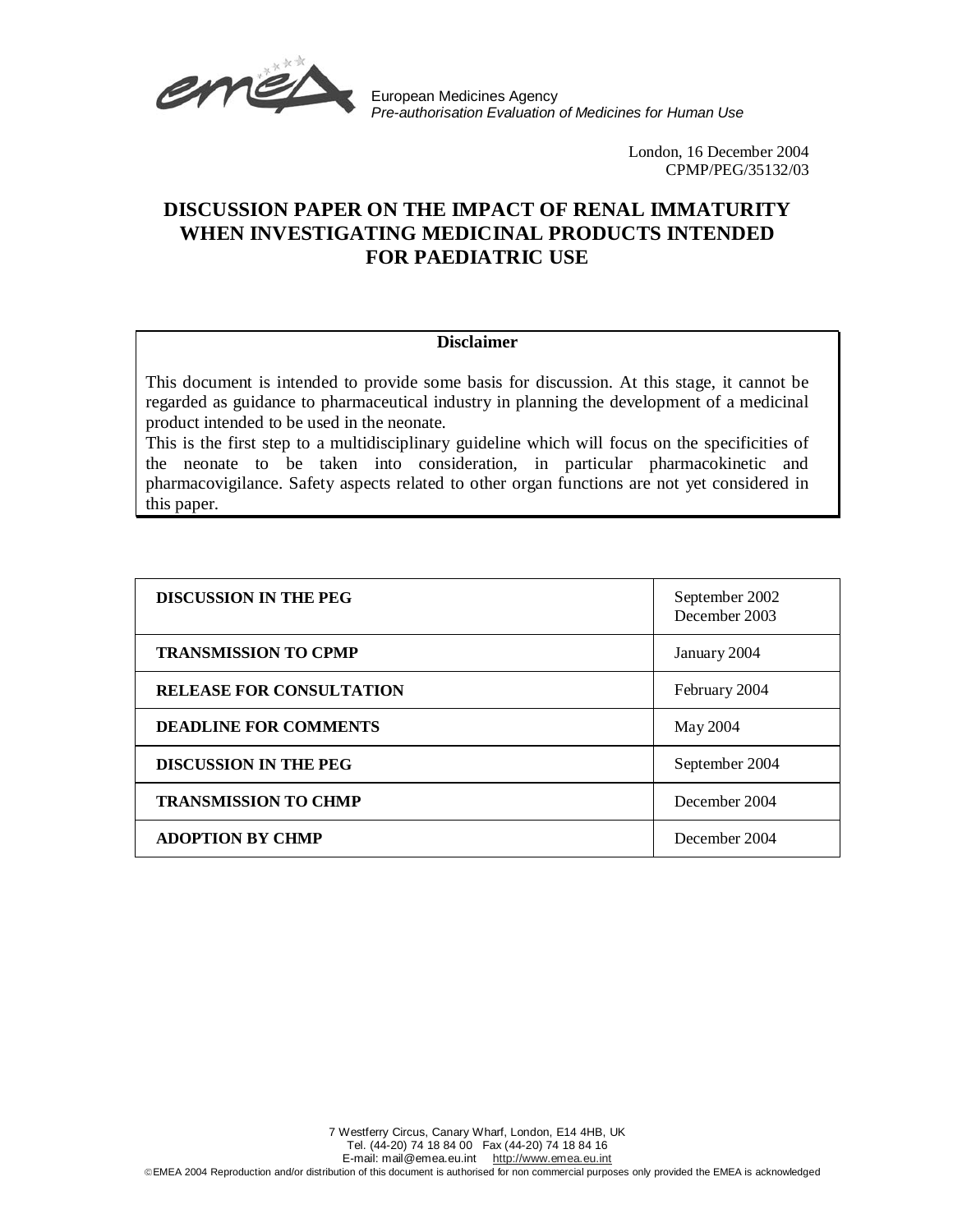# **Introduction**

The kidney is a major organ of drug disposition and a potential target organ for drug toxicity. The development of medicines to be used in children can rely on pharmacokinetic (PK) studies alone when pharmacodynamics (PD) are the same as in adults. However, the converse is rarely true. PK studies are used as a tool to find out whether or not some age classes behave as distinct sub-populations. However, it is expected that the neonate will behave as a specific sub-population as the influence of relative kidney immaturity and progressive maturation will affect PK and PD. Patients with renal immaturity or impairment may need alternative dose regimens and precautionary measures stated in the product labelling, for instance as warnings or even contraindications.

As part of a general policy to develop and facilitate the availability of medicinal products for children, guidance should be issued to improve the information on medicines already available for adults, or of particular interest in the paediatric age range.

A note for guidance on Clinical Investigation of Medicinal Products in the paediatric population (CPMP/EWP/462/95) was implemented and came into operation in 1997. Furthermore, an ICH guideline (CPMP/ICH/2711/99) replaced it and came into force in 2001.

This guidance is a continuation of advice already provided for methodology of paediatric PK studies and clinical safety, taking also into consideration the specificity of the neonate. In this particular population not excluded from European legislations, establishing appropriate dosing guidelines would be a very useful tool.

### **Background**

Maturation during fetal life and after birth is a process involving all organs and functions of the growing human. As such, all the main steps of drug disposition (absorption, distribution, metabolism, catabolism, elimination/excretion) may be under the influence of still incomplete morphological stages. An incompletely absorbed compound may be less effective whereas a poorly metabolised and/or excreted compound may result in an increased risk of toxicity. Both risks will have to be evaluated. An interrelation of elimination pathways must also be considered**.** 

## **Problem statement**

Designing studies able to address and identify the impact of evolving renal function on drug disposition and effect during infantile kidney maturation presents specific challenges. The neonatal period is characterised by developing metabolic and somatic processes. These processes depend not only on the post-conceptional age  $(PCA)$  (gestational age  $(GA)$  + postnatal age) of the newborn which is likely to be the best parameter of the ongoing neonatal maturation -, but also on a clinical status that can be fragile and influences this maturation. Consideration must be taken of the post-natal age as well. The kidney is a target for drug therapy, an organ for drug handling and a potential target of adverse drug reactions. Better understanding of the maturing kidney should help to anticipate possible early and late adverse effects of drugs in this population.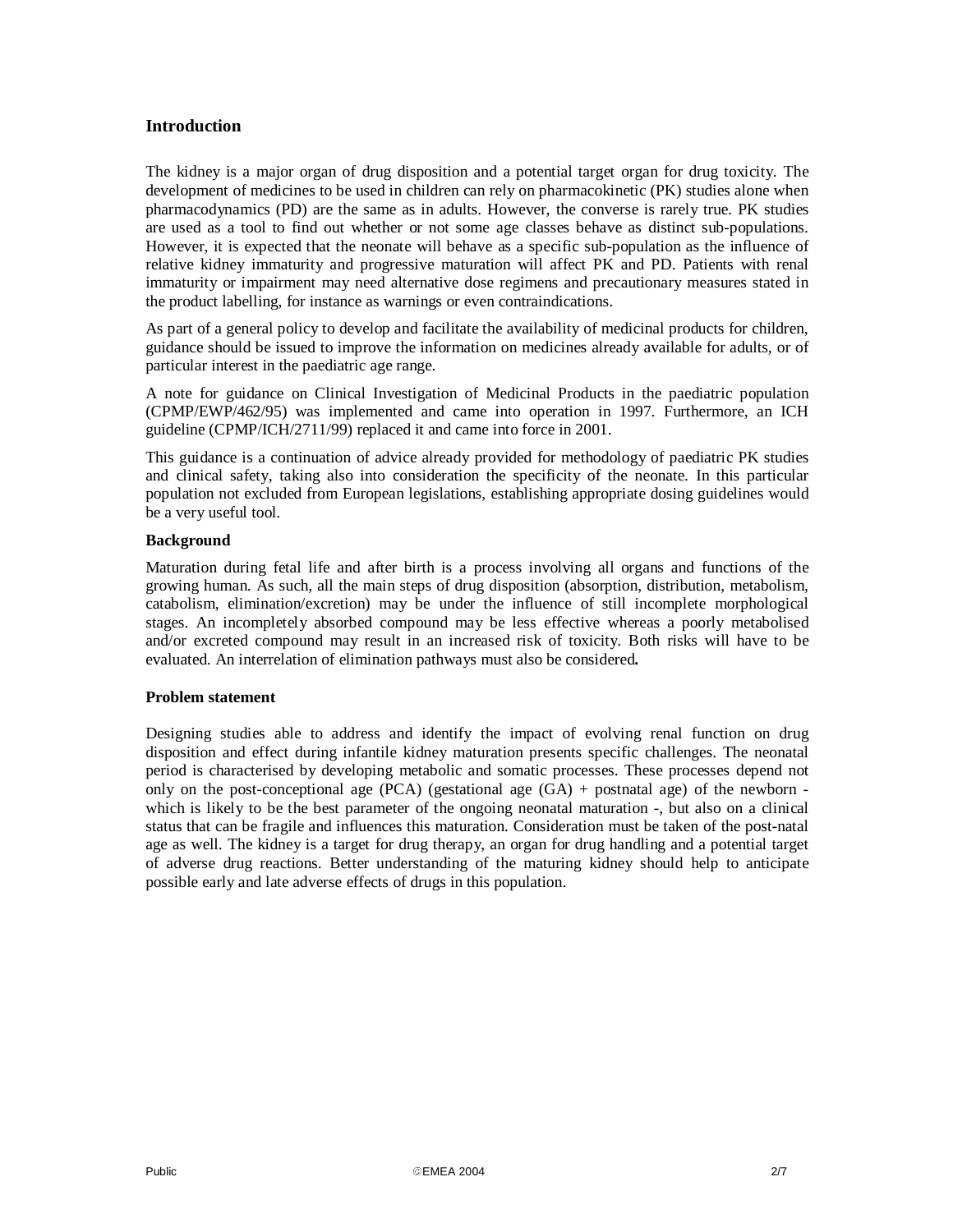## The influence of renal immaturity on drug safety in the neonate: what is relevant?

In most instances, the drug level (in the blood or any other compartment or organ) will determine its toxicity. Preterm (< 37 weeks GA) and term neonates (37 weeks GA or more) are at higher risk of overdosing due to immature renal function. In acutely ill children immature excretion, individual variability and acute factors (hypoxia, acidosis, etc) may result in severe overdosing. Overdosing may endanger not only the kidney itself, but also other body tissues. Potential interactions (drug combination) and/or other immature systems (liver, blood brain barrier) may further increase the risk. Transient toxic effects may only be revealed later in life justifying the long-term surveillance of (a subset of) the population exposed.

## 1) *Growth of the human kidney: from the foetus to the child*

Nephrogenesis is completed by the end of 34th week of gestation. The kidney of a full-term neonate (i.e. between 37 and 41 weeks of gestation) possesses a full set of nephrons, approximately 850,000 to 1,200,000 per kidney. Some events during pregnancy such as growth retardation or nephrotoxic drugs administered to the mother may negatively affect the total number of nephrons present in the neonate.

#### - Parameters of maturity

At birth, renal blood flow (RBF) is low because of high renal vascular resistance. Birth triggers a dramatic increase in glomerular filtration rate (GFR) due to both the disappearance of the placental shunt and the increase in blood pressure. This is the result of the decreases in vascular resistance caused by the dramatic increase in partial oxygen pressure. A large proportion of the blood flow is shifted to the superficial nephrons; the decrease in vascular resistance is greater in this part of the kidney. As a consequence the filtration area increases. RBF increases from 12 ml/minute at birth, up to 140 ml/min by two years of age. The GFR increases from 10 ml/min/1.73 m2 at birth to 20 to 30 ml/min/1.73 m2 after 2 weeks. Adult levels of GFR (120 ml/min/1.73 m2) are reached between 1 and 2 years of age.

#### - Parameters of renal immaturity

The glomerular filtration rate is a function of the PCA, so there may be two-fold to four-fold difference in GFR values between premature and full-term newborns.In extremely low birth-weight (ELBW) neonates at birth, superficial nephrons are more immature - morphologically and functionally - than juxtamedullary ones. From 26 weeks of GA at birth to 34 weeks of PCA, the increase in GFR is limited because of incomplete nephrogenesis. In the preterm infant, the maturation of renal function depends on maturation of already developed nephrons as well as completion of nephrogenesis. PCA is the best parameter to evaluate the capacity of the neonatal and infant kidney to eliminate drugs in the early postnatal period. Serum creatinine is elevated in the first days of life reflecting maternal creatinine and a low intrinsic GFR. The lower the GA at birth, the higher is the serum creatinine. A tubular creatinine reabsorption in the preterm neonate both with the existence of a slight state of dehydration may partly explain the increase of serum creatinine during the first days of life in those babies. After the first month, serum creatinine remains stable during the first two years of live, (under 44 µMol/L in the term neonate). After two years, the GFR (corrected for body surface area) is equivalent to that of adults. Kidney maturation can be assessed by measuring histological changes in size as well as disposition of glomeruli and tubules. Glomerular immaturity persists during the first months after birth while tubules increase in length and volume. A high degree of nephronic heterogeneity is also evident at that time. Renal growth during infancy and childhood correlates with both age and other parameters of somatic growth.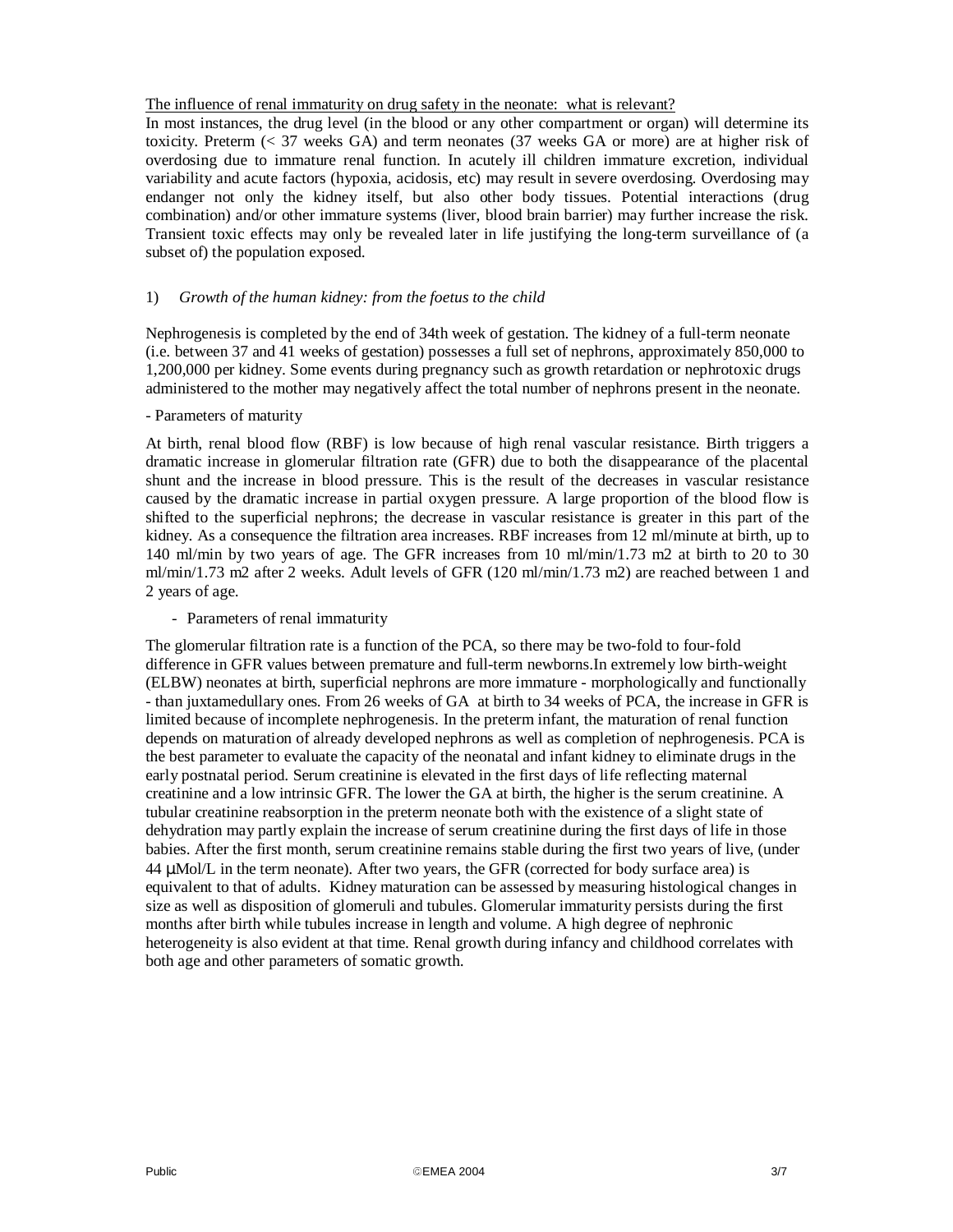# *2) The immature kidney as a tool for drug handling*

Neonates are more susceptible to drug-related developmental disorders as well as to adverse drug reactions (ADRs) that can only be detected later in life. In addition, certain ADRs may only be seen in preterm infants (e.g., nephrocalcinosis induced by loop diuretics). Differences in the risk of ADRs are mainly due to the difference in specific receptors' expression in the immature tubule.

• Drug glomerular filtration and drug tubular secretion

The kidney contributes to the elimination of hydrophilic drugs and metabolites in immature neonates. Drugs can either be eliminated by glomerular filtration, which is the main pathway of renal elimination in neonates, or can undergo tubular secretion, absorption, or both. The total clearance of a drug is the sum of net filtration and secretion rate, minus the net rate of absorption.

GFR matures more rapidly than tubular secretion, which explains the so-called glomerulotubular imbalance specific to neonates. The maturation of tubular transport systems of drugs parallels the increase in tubular length and mass, and also depends on the induction of transporters' expression in utero as well as after birth. Organic anion and organic cation transporters are two major drug transport systems, accounting for the kidneys capacity to eliminate drugs by tubular secretion. While there is a possibility that elimination of weakly acidic drugs in neonates in case of increased acidity of the urine is reduced, this risk is limited since H+ excretion is relatively reduced also.

Paradoxically the immature tubule can be mature already for a specific function: The maintenance of the positive sodium balance in neonates after few days of life is stable. However, the immature kidney has limited adaptability in case of excess administration of Na+, K+, or Pi and a higher risk of hyperosmolar toxicity.

• Tubular absorption of drugs

The renal tubular absorption process is physiologic. The absorption mechanisms along the tubule mature faster than those of tubular secretion. The proximal tubule is able to internalise most of the endogenous proteins not retained by the glomerulus. The ability of the immature proximal tubule to reabsorbe proteins at this level coincides with the early expression of megalin in coated pits. Drugs like aminoglycosides undergo tubular reabsorption through this mechanism and may accumulate and concentrate with potential toxicity. These antibiotics are still widely used in neonatology, in combination with penicillins. Aminoglycoside renal clearance is proportional to the PCA. These polycationic drugs bind to the brush border membranes of the proximal tubule and this process is saturable; however binding constants are significantly lower in the immature kidney. In neonates, the volume of distribution of aminoglycosides is greater and their half-life is longer. As a consequence, and because of their pharmacodynamic effect on bacteria, relatively larger doses at much longer intervals between doses are required in neonates as compared to adults.

Additional clinical factors have to be considered which may influence renal excretion in neonates; for instance asphyxia at birth, postnatal significant hormonal changes, hypoxic episodes at a later stage, septic shock, and the use of concomitant drugs. Those factors may influence drug handling by increasing the volume of distribution, and/or modifying metabolism and excretion. Hypoxic episodes, for example, will result in hypoperfusion of the immature kidney with its high renal resistance. Some drugs highly bound to plasma proteins, such as ceftriaxone, may theoretically interfer with bilirubin binding. Other drugs such as non steroid anti-inflammatory drugs (NSAIDs) will decrease the clearance of drugs eliminated through the kidney. This is explained by the suppression of the vasodilatory action of prostanoids on the afferent arteriola, which physiologically counteract in such a way the high vascular resistance generated by the vasoconstriction of efferent arteriola mediated by Angiotensin II.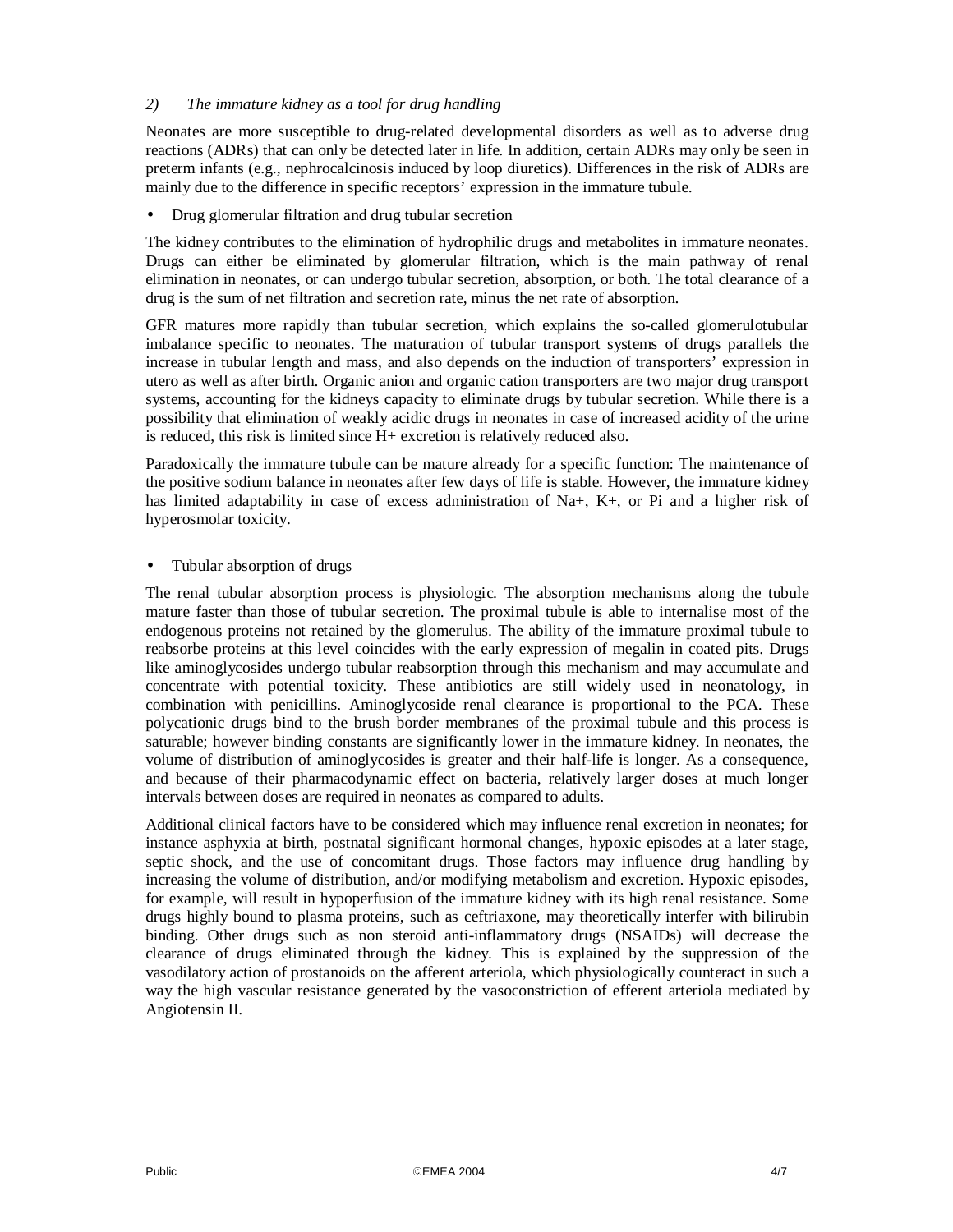• Biotransformation of drugs in the developing kidney

The kidney is involved in the biotransformation of drugs, facilitating excretion. Sufficient data on developmental processes of renal microsomal biotransformation systems are still lacking.

# Methodological aspects in the study design of a drug given to the neonate: what is relevant?

## *Is stratification by age indicated for studies in the neonate?*

Stratification by term and age (according to ICH E11 criteria) is needed as PK and PD parameters differ between a very preterm and a full-term neonate. In addition, as 33 weeks of GA/PCA can be considered as the cut-off of achieving nephrogenesis and thus the reflect of the capacity of drug renal elimination, the preterm period should be further sub-divided in two parts: less or more than 33 weeks. As a consequence this raises concern when drugs are administered to preterms of less than 33 weeks of PCA. GA at birth and volume of distribution are inversely correlated. As the global renal maturation process is reflected both by PCA and by the postnatal age, those parameters need to be taken into account in term of drug renal excretion capability.

## *Do we need only PK studies or combined PK/PD studies?*

PK studies help explore the immature body in terms of drug distribution and clearance, without extrapolating from data from more mature subject. However, drug response in terms of efficacy and/or toxicity may be different. In the neonate, the large volume of distribution and the lower protein binding may affect the drug activity at the target. The response of the target tissue may also be dependent on the maturational status. PK/PD studies may therefore be needed in the neonate. Any deviation from these principles should be discussed and justified. Extrapolation may be justified for PK studies for example when the drug is expected to act on a micro-organism rather than the host. However, this may only concern efficacy, but not toxicity. The PCA maturation process and its influence on PK/PD relationship must also be taken into consideration. Good examples for medicines with different PD (effects) in neonates when compared with those in children and adults are diuretics, prostanoids, angiotensin-converting enzyme inhibitors, NSAIDs, catecholamines, etc..

## *The use of population PK.*

Population based PK/PD studies may provide a comprehensive approach to dealing with the multiple issues presented. It may allow for less invasive and patients demanding procedures and provide a more accurate picture of the impact of renal function and age on drug metabolism. In addition, population PK are encouraged as they allow for a reduction in the number of blood samples per child and invasiveness in general. This is crucial in the first days of life. In neonates, the use of a valid model of incorporated maturational profiles is recommended. Models need to be adapted to the properties of the drug (Cmax, AUC,  $t_{1/2}$ ,...) and individual sensitivity or response.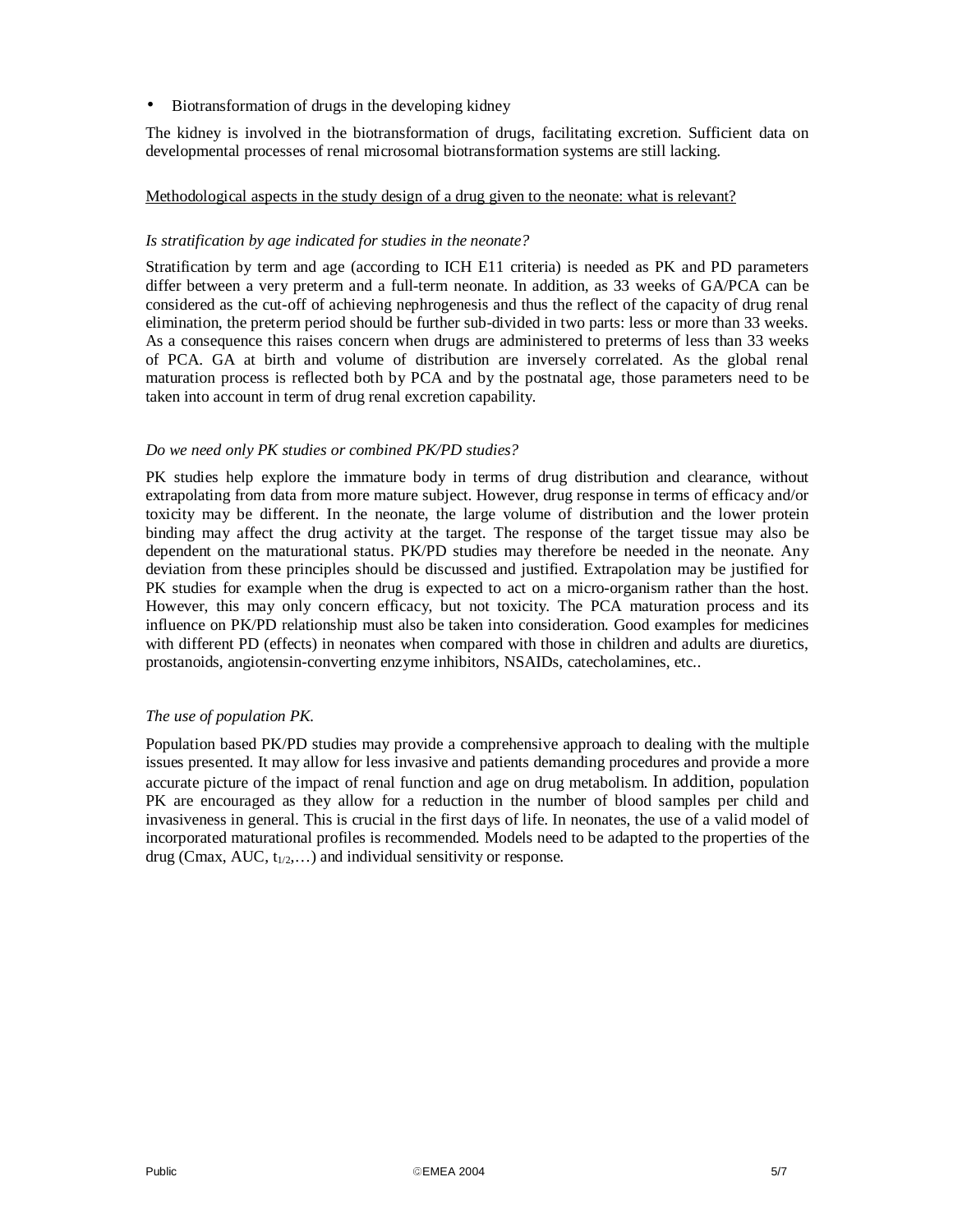## *How do we evaluate PD in the neonate?*

Most of the general clinical parameters may be assessed using non invasive techniques (e.g. cardiac monitoring, urine collection, non invasive blood pressure measurement, colour Echo-Doppler assessment of the heart and lung circulation). Transcutaneous measurement of PO2 or PCO2 is easily performed in preterms. The functional evaluation of the kidney is possible but kidney immaturity should be taken into account. Some tests are proposed in the table.

Late adverse effects of drug administered in the neonatal period should be assessed. For example, dexamethasone administration for a long period of time in very preterms (in chronic lung disease) is associated with an increased risk of cerebral palsy. A programme of long-term pharmacovigilance must therefore be associated with drug evaluation in the neonate. Assessing renal aspects of drug disposition and toxicity does not preclude a potential toxicity of the investigational drug on other organs (e.g CNS, liver etc)

|                             | <b>IMAGING</b>  | <b>GLOMERULAR</b><br><b>FUNCTION</b>                                                                                                              | <b>TUBULAR FUNCTION</b>                                                                                                                                                                                                                                |
|-----------------------------|-----------------|---------------------------------------------------------------------------------------------------------------------------------------------------|--------------------------------------------------------------------------------------------------------------------------------------------------------------------------------------------------------------------------------------------------------|
| nephrotoxic drugs           | Ultrasonography | - Inulin or creatinine<br>clearance<br>- Haematuria<br>- Microalbuminuria<br>- Urinary albuminuria to<br>creatinine ratio                         | - Plasma bicarbonates<br>- Filtration excretion rate of sodium<br>(FE Na%), TmP/GFR<br>- Urinary pH, urinary osmolality<br>Urinary calcium/creatinine, urinary<br>magnesium/creatinine                                                                 |
| probably not<br>nephrotoxic |                 | - Plasma creatinine<br>- Calculation of GFR<br>- Cystatin C<br>- Haematuria<br>- Microalbuminuria<br>- Urinary albuminuria to<br>creatinine ratio | - Retinol-binding protein, (protein HC)<br>- N-acetyl- $\beta$ -D-glucosaminidase (NAG),<br>alanine-aminopeptidase (AAP)<br>- Antigens (glutathione S-transferase,<br>adenosine deaminase-binding<br>GST.<br>protein (ADBP)?)<br>- (Growth factors ??) |

#### *Analysis of data*

PK parameters of importance when the kidney is immature. Pharmacogenetics are not a priority but can be explored as add-on results.

References